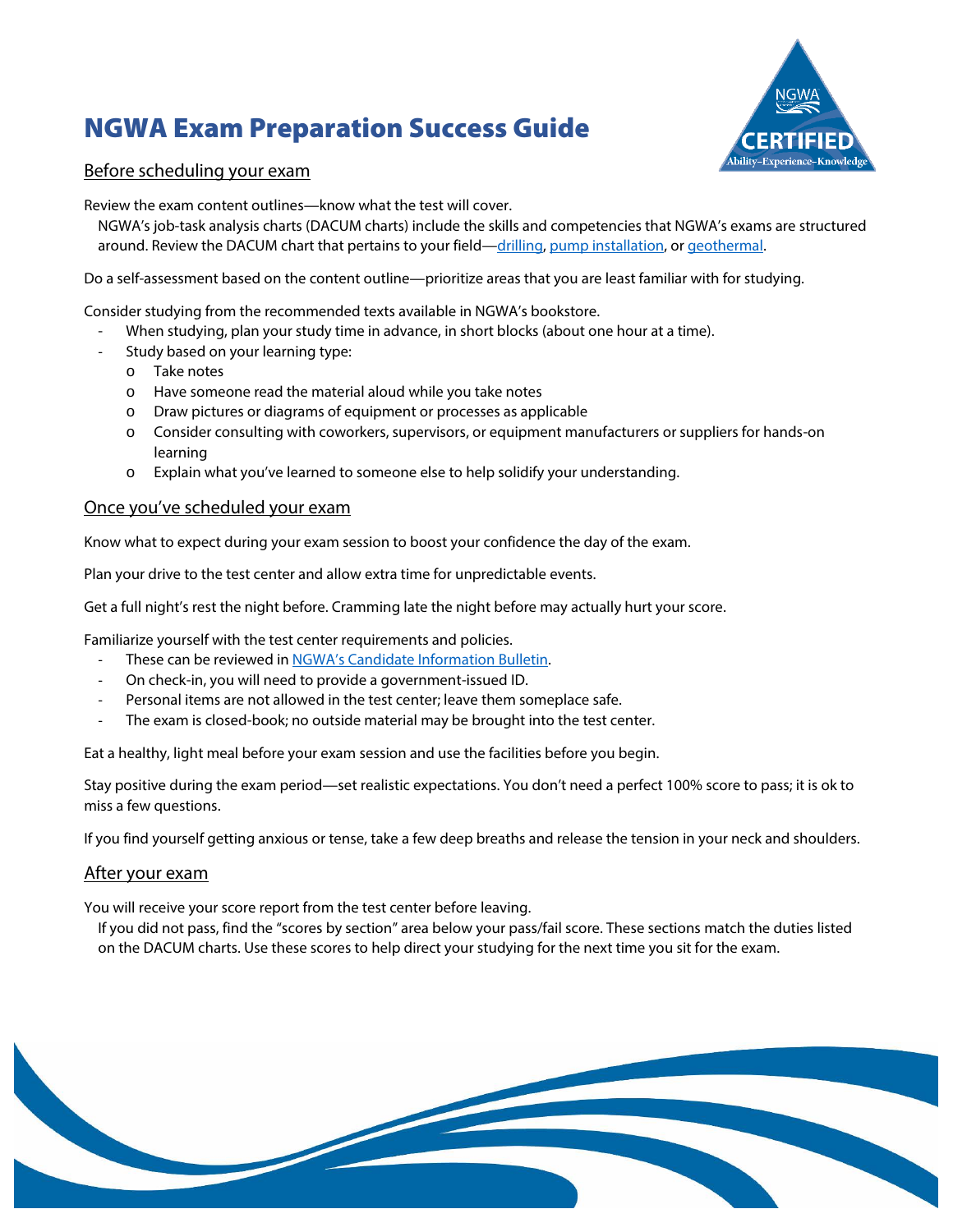# NGWA Certification Exam Study Resources

The tables below outline whether topics covered in each DACUM category are found in various study resources available through the NGWA Bookstore. This list is not all-inclusive; there may be other reference materials that cover the topics listed. Topics may be found in materials listed as "TBD" (to be determined) that haven't yet been identified. The NGWA Bookstore catalog item numbers follow each title. Items may be ordered online a[t www.ngwa.org/bookstore](http://www.ngwa.org/bookstore) or by calling (800) 551-7379 or (614) 898-7791.

|                                                                                                                 |                                                            | <b>Construct</b>                                    |                     |                                                     |                     |                     |
|-----------------------------------------------------------------------------------------------------------------|------------------------------------------------------------|-----------------------------------------------------|---------------------|-----------------------------------------------------|---------------------|---------------------|
|                                                                                                                 | <b>Mobilize</b>                                            | <b>Water</b>                                        | <b>Rehabilitate</b> | <b>Develop</b>                                      | <b>Decommission</b> | <b>Demobilize</b>   |
| <b>Drilling Exams</b>                                                                                           | for the Site                                               | <b>Wells</b>                                        | <b>Water Wells</b>  | <b>Water Wells</b>                                  | <b>Wells</b>        | the Site            |
| <b>Groundwater &amp; Wells</b><br>(HTO17)                                                                       | <b>All Drilling</b><br><b>Exams</b>                        | <b>All Drilling</b><br><b>Exams</b>                 | General<br>Exam M   | General<br>Exam C/D<br>Exam E/F<br>Exam G<br>Exam M | General<br>Exam C/D | General<br>Exam M   |
| <b>Manual of Water Well</b><br><b>Construction Practices</b><br>(HTS71)                                         | General<br>Exam C/D<br>Exam E/F<br>Exam H<br>Exam M        | <b>All Drilling</b><br><b>Exams</b>                 | General             | General<br>Exam A/B<br>Exam E/F<br>Exam G<br>Exam M | General<br>Exam C/D | General             |
| <b>Water Well Driller's</b><br><b>Beginning Training</b><br><b>Manual (#T044)</b>                               | General<br>Exam C/D<br><b>Exam E/F</b><br>Exam G<br>Exam M | General<br>Exam A/B<br>Exam E/F<br>Exam G<br>Exam M | General<br>Exam A/B | <b>All Drilling</b><br><b>Exams</b>                 | Exam C/D            | General<br>Exam C/D |
| <b>Procedures for Well</b><br><b>Drilling Operations</b><br>(HTO50)                                             | Exam C/D<br><b>Exam E/F</b>                                | General<br>Exam C/D<br>Exam E/F                     | <b>TBD</b>          | General<br>Exam A/B<br>Exam C/D<br><b>Exam E/F</b>  | General             | <b>TBD</b>          |
| <b>Employee Safety</b><br><b>Manual (#T530)</b>                                                                 | General                                                    | <b>TBD</b>                                          | <b>TBD</b>          | <b>TBD</b>                                          | <b>TBD</b>          | General             |
| <b>Well Drilling Manual (out</b><br>of print,<br>please request                                                 | Exam C/D<br><b>Exam E/F</b>                                | Exam A/B<br>Exam C/D<br>Exam E/F                    | <b>TBD</b>          | General<br>Exam A/B                                 | Exam A/B            | Exam A/B            |
| <b>Study Guide</b><br>(#K940/#D940)                                                                             | <b>Exam E/F</b>                                            | Exam C/D<br>Exam E/F                                | <b>TBD</b>          | General<br>Exam E/F                                 | <b>TBD</b>          | <b>TBD</b>          |
| <b>Transfer of Technology</b><br>out of print, please<br>request)                                               | <b>TBD</b>                                                 | General<br>Exam C/D<br>Exam E/F                     | <b>TBD</b>          | Exam C/D                                            | <b>TBD</b>          | <b>TBD</b>          |
| <b>Handbook for the Design</b><br>and Installation of<br><b>Ground-Water</b><br><b>Monitoring Wells (#T479)</b> | <b>Exam M</b>                                              | Exam M                                              | Exam M              | Exam M                                              | <b>TBD</b>          | Exam M              |

**Exam A/B – Cable Tool Exam C/D – Air Rotary Drilling Exam E/F – Mud Rotary Drilling Exam G – Reverse Circulation Drilling Exam H – Jetting and Driving Wells Exam M – Augering and Monitoring**